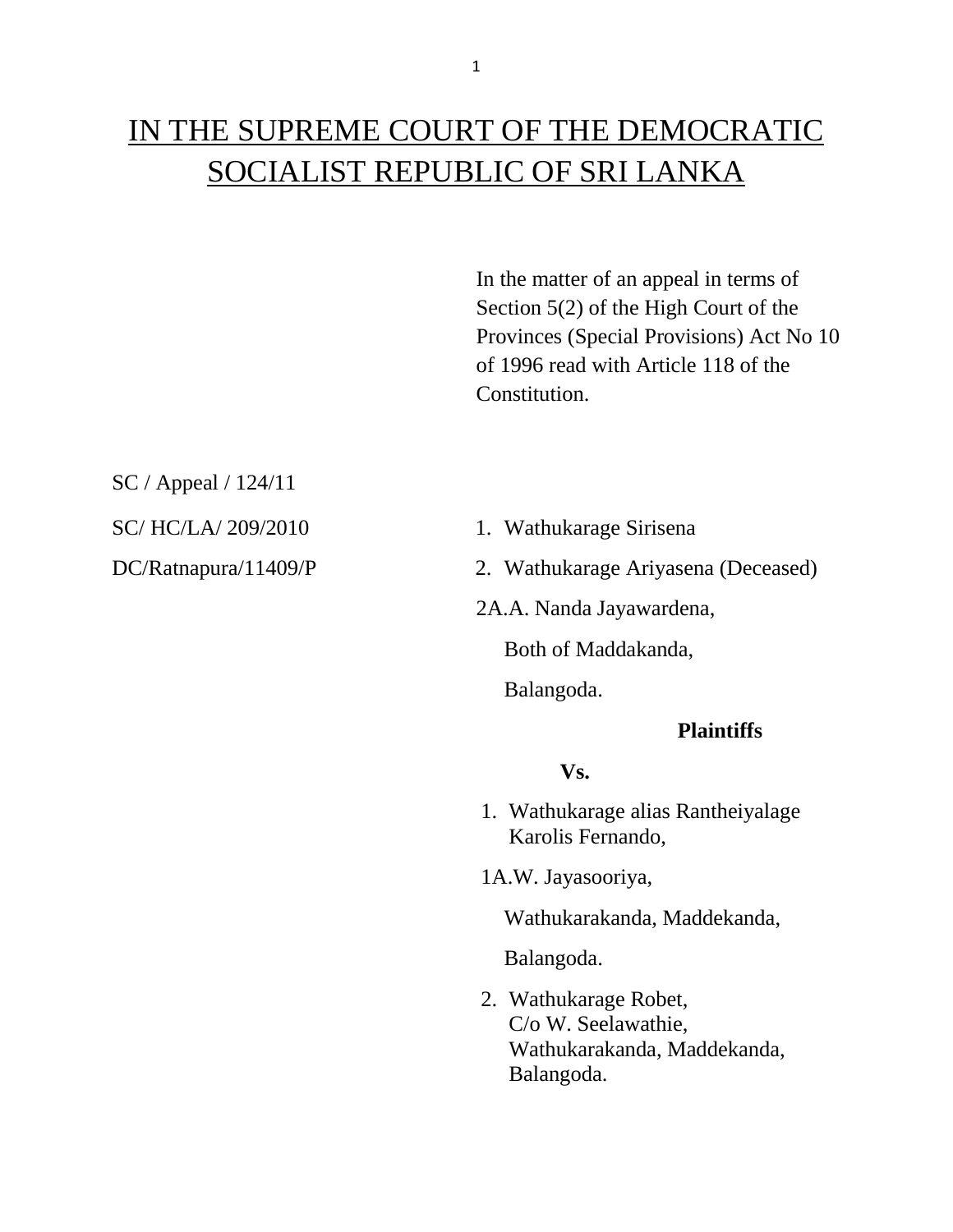- 3. M. M. A. Haramanis
- 3A.Muhubada Manik Arachchige Padmalatha
- 4. Wathukarage Seelawathie,
- 5. Wathukarage Jayasinghe,
- 6. Wathukarage Wimalasena,
- 7. P.A. Karunaratne, All of Wathukarakanda, Maddekanda, Baolangoda.

## **Defendants**

## **AND**

W. Jayasooriya,

Wathukarakanda, Maddekanda,

Balangoda.

Substituted 1A Defendant Appellant

Vs.

- 1. Wathukarage Sirisena
- 2. Wathukarage Ariyasena (Deceased)
- 2A.A. Nanda Jayawardena,

Both of Maddakanda,

Balangoda.

#### **Plaintiffs Respondents**

2. Wathukarage Robet, C/o W. Seelawathie, Wathukarakanda, Maddekanda, Balangoda.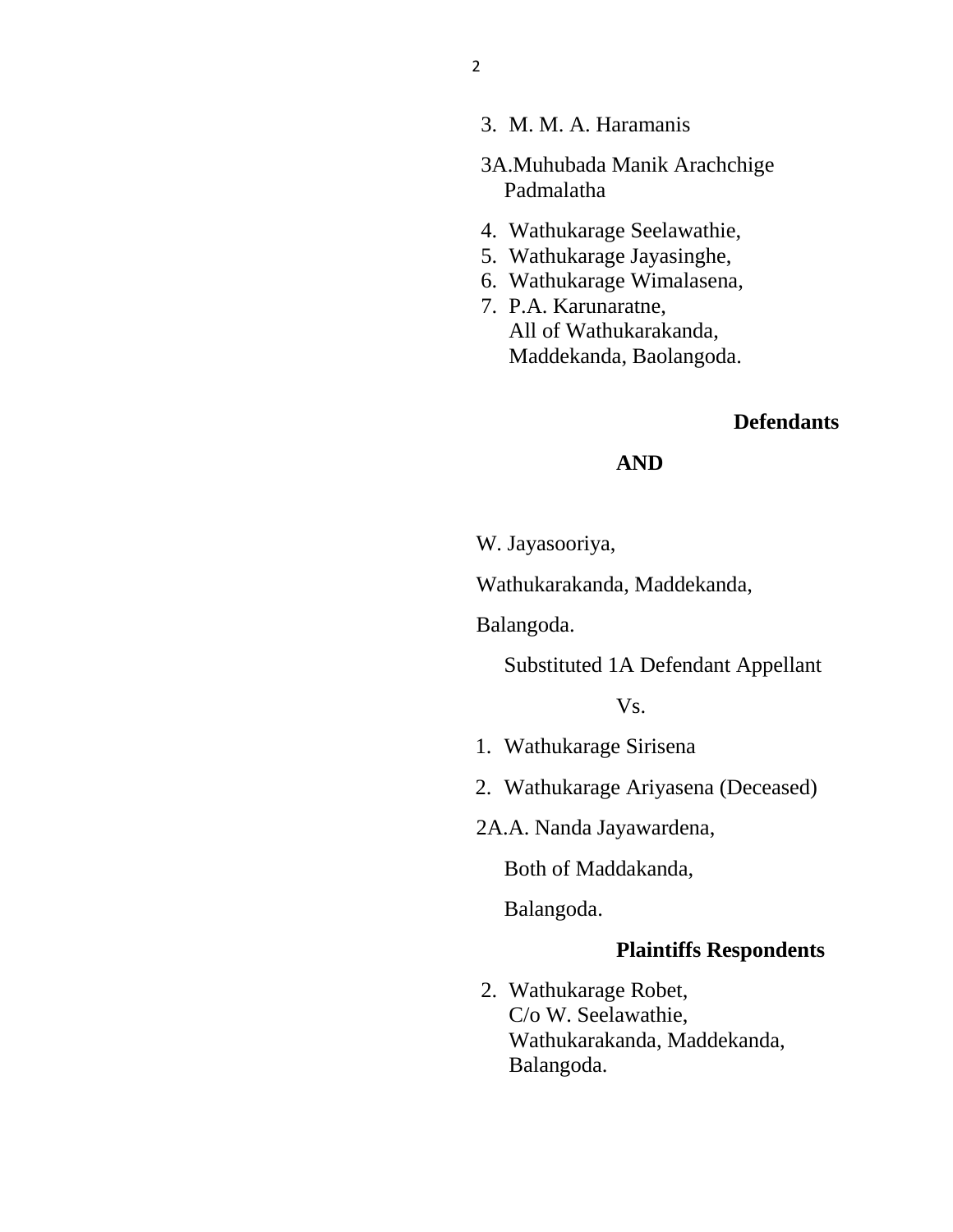- 3. M. M. A. Haramanis
- 3A.Muhubada Manik Arachchige Padmalatha
- 4. Wathukarage Seelawathie,
- 5. Wathukarage Jayasinghe,
- 6. Wathukarage Wimalasena,
- 7. P.A. Karunaratne, All of Wathukarakanda, Maddekanda, Baolangoda.

## **Defendant Respondents**

## **AND NOW BETWEEN**

W. Jayasooriya,

Wathukarakanda, Maddekanda,

Balangoda.

## **Substituted 1A Defendant Appellant Petitioner**

Vs.

- 1. Wathukarage Sirisena
- 2. Wathukarage Ariyasena (Deceased)
- 2A.A. Nanda Jayawardena,

Both of Maddakanda,

Balangoda.

#### **Plaintiffs Respondents-Respondents**

2. Wathukarage Robet, C/o W. Seelawathie, Wathukarakanda, Maddekanda, Balangoda.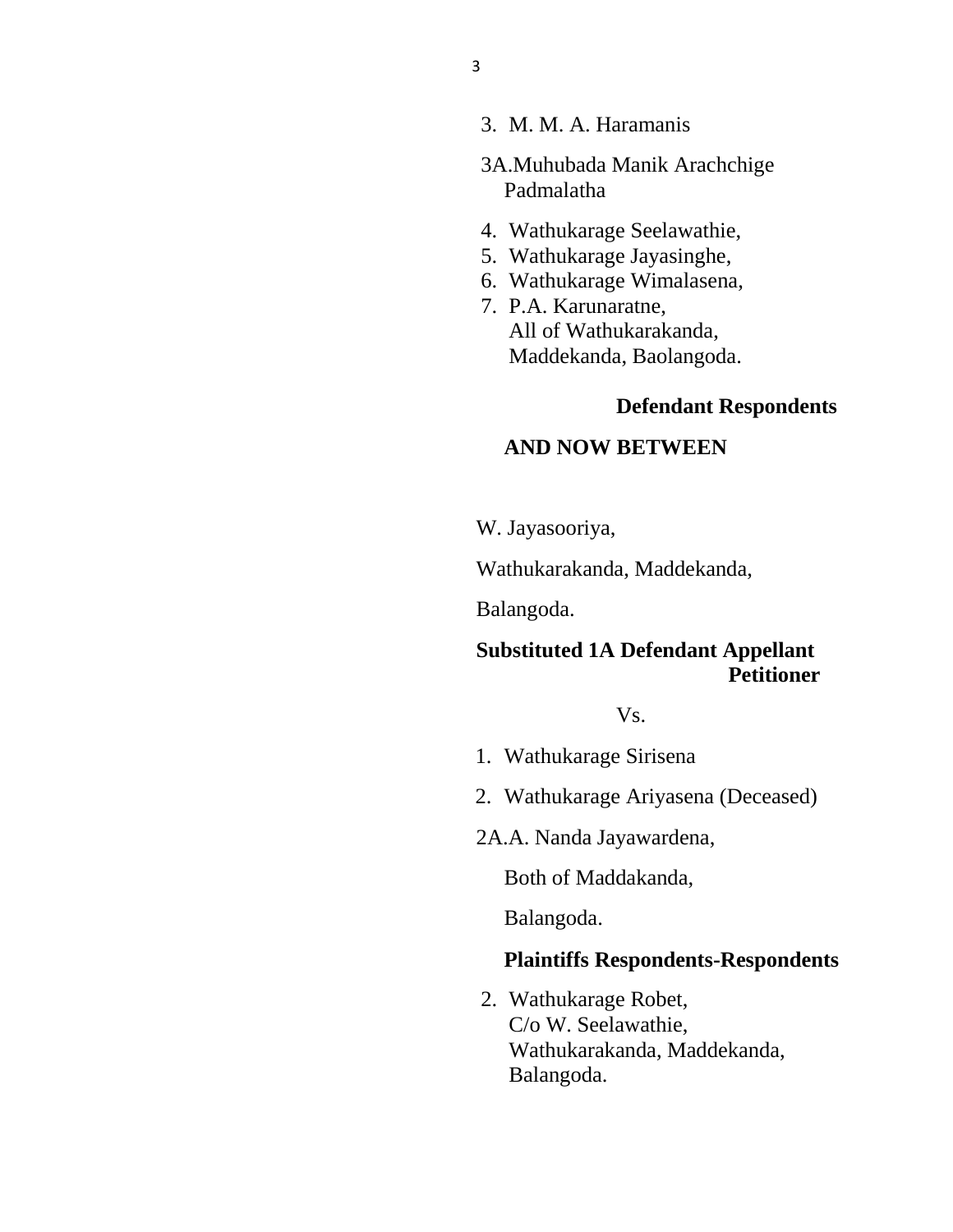|                               | 3A.Muhubada Manik Arachchige<br>Padmalatha                                                                                                                           |
|-------------------------------|----------------------------------------------------------------------------------------------------------------------------------------------------------------------|
|                               | 4. Wathukarage Seelawathie,<br>5. Wathukarage Jayasinghe,<br>6. Wathukarage Wimalasena,<br>7. P.A. Karunaratne,<br>All of Wathukarakanda,<br>Maddekanda, Baolangoda. |
|                               | <b>Defendant Respondents-Respondents</b>                                                                                                                             |
| <b>BEFORE</b>                 | CHANDRA EKANAYAKE, J.                                                                                                                                                |
|                               | SISIRA J DE ABREW, J.                                                                                                                                                |
|                               | UPALY ABEYRATHNE, J.                                                                                                                                                 |
| COUNSEL<br>$\ddot{\cdot}$     | Rohan Sahabandu PC with Hasitha<br>Amarasinghe for the substituted 1A<br>Defendant Appellant Petitioner                                                              |
|                               | Harsha Soza PC with Anuruddha<br>Dharmaratne for the Plaintiff Respondent<br>Respondent                                                                              |
| <b>ARGUED ON</b>              | 17.03.2015                                                                                                                                                           |
| <b>WRITTEN SUBMISSION ON:</b> | 10.04.2015 (Appellant)                                                                                                                                               |
|                               | 13.12.2011 (Respondent)                                                                                                                                              |

3. M. M. A. Haramanis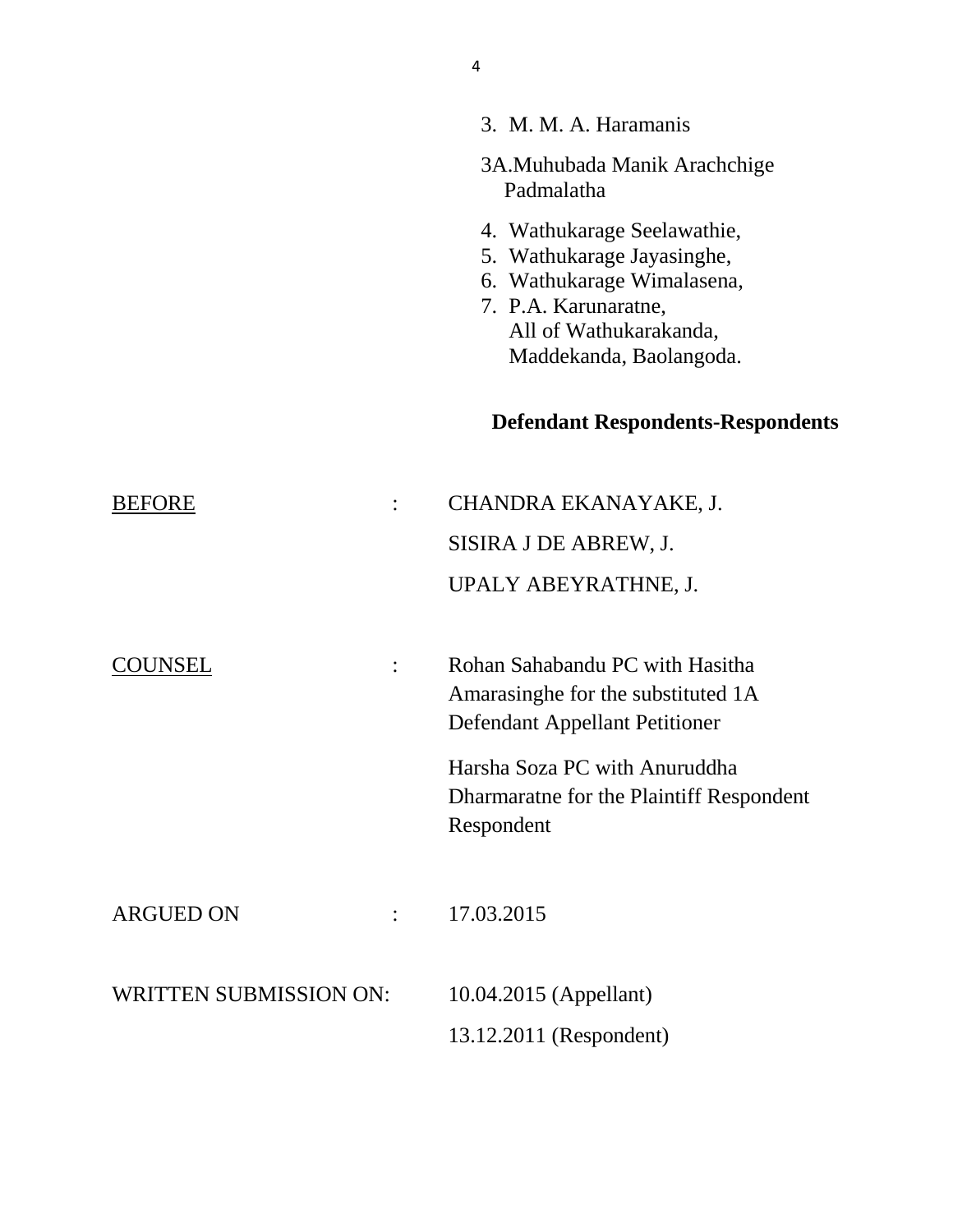## UPALY ABEYRATHNE, J.

This is an appeal from the judgment of the learned Judges of the High Court of Civil Appeal of the Sabaragamuwa Province holden at Ratnapura dated 01.06.2010. By the said judgment the High Court of Civil Appeal has refused an appeal preferred by the substituted 1A Defendant Appellant-Appellant (hereinafter referred to as the Appellant) from the judgment of the learned Additional District Judge of Ratnapura dated 01.04.2004. The learned Additional District Judge, by the said judgement, has dismissed the Appellant's claim and allowed the partition of the corpus as prayed for in the paint.

This court granted leave to appeal from the said judgment of the High Court of Civil Appeal on the following grounds of law set out in paragraph 21 (a), (b), and (c) of the petition of appeal dated 07.07.2010.

- (a). Is the land referred to in the schedule to the plaint different from the land shown in the preliminary plan No. 3303?
- (b). Did the District Court and the High Court err in law and facts in not appreciating that the Plaintiff has not been able to identify the land?
- (c). In the circumstances should Lots 5A and 5B be excluded from the corpus?

The Appellant contended that Lot 313 and Lot 314 in Final Village Plan (FVP) bearing No. 461 dated 27.05.1939 should be excluded from the corpus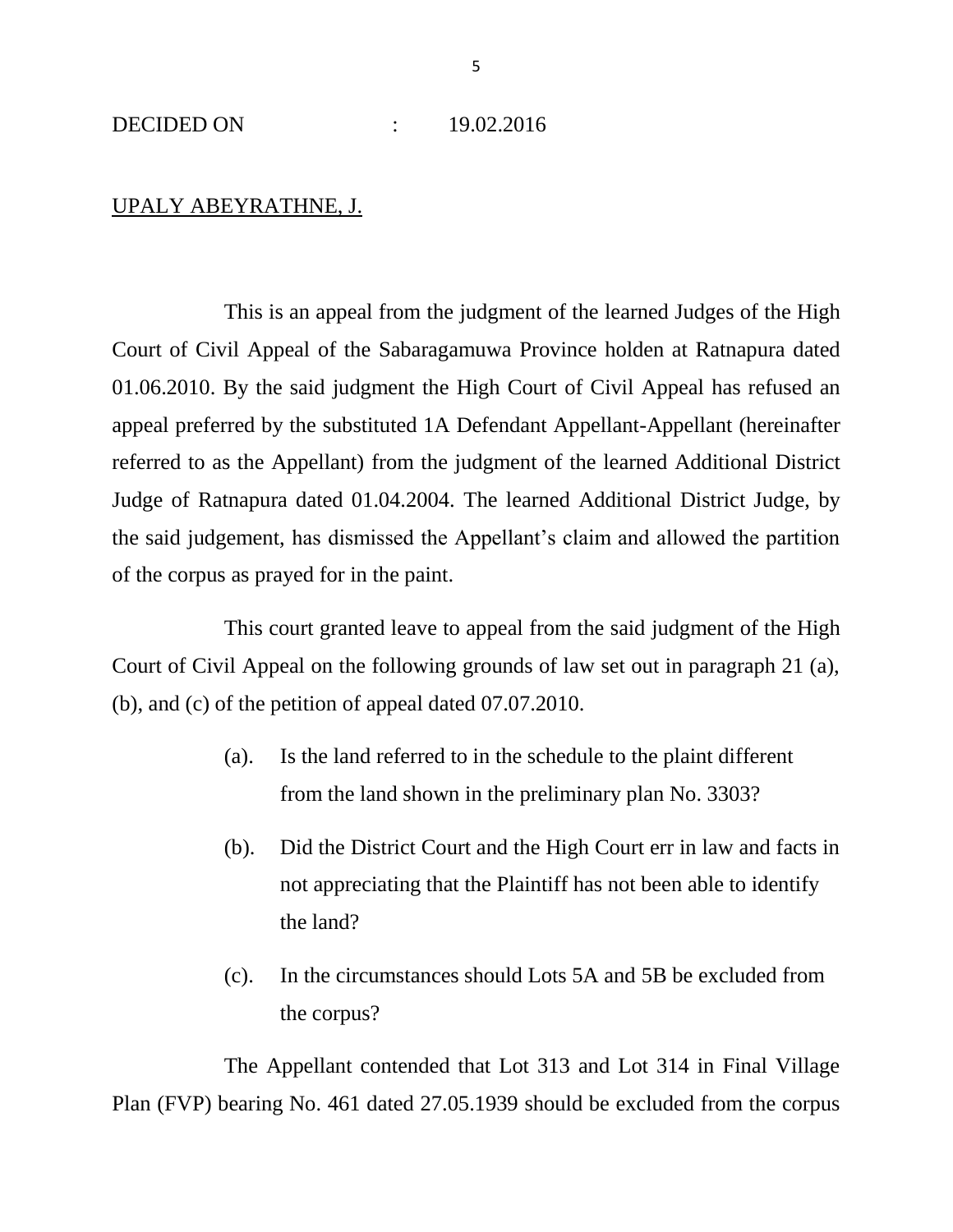of the action since said lots had been settled on Raththarana, the original owner, in 1934 after the execution of the title deed bearing No. 108 dated 18.09.1923 (P3). The Appellant's contention was that since the Plaintiffs Respondents-Respondents (herein after referred to as the Respondents) had based their title solely on the said deed P 3 and by that time said Raththarana had no title to Lot 313 and Lot 314 in Final Village Plan No. 461 as the said crown grant was in 1939 and hence the corpus of the present action should be confined to soil rights of Raththarana which could have been transferred by said deed No 108 (P 3).

According to the plaint of the Respondents they have sought to partition a land called "Gedarewatta" bounded on the north by Mahakumbura on the east by Agala and Tewaththe Maima (The boundary of Tea Estate) on the south by Heraligaswetiya and Agala on the east by Maduge and Mahagala containing in extent 10 Kurunis of Kurakkan sowing.

The Respondents in paragraph 2 and 3 of the said plaint dated  $16<sup>th</sup>$  of March 1993 have averred that Wathukarage Ransiya who being the original owner of the said land, by deed of gift bearing No 1905 dated 15.12.1872, had gifted toWathukarage Kirimenika, the land called "Gedarawatta" bounded on the north by Kumbura on the east by Agala on the south by Agala and Heraligaswetiya on the west by Maduge and Mahagala containing in extent 4 Kurunis of Kurakkan sowing. In proof of that the Respondent had produced an extract of the Register of Land marked P 1.

It is important to note that Northern and Eastern boundaries and the extent of the land described in the schedule to plaint differ with the Northern and Eastern boundaries and the extent of the land described in the schedule to P 1.

6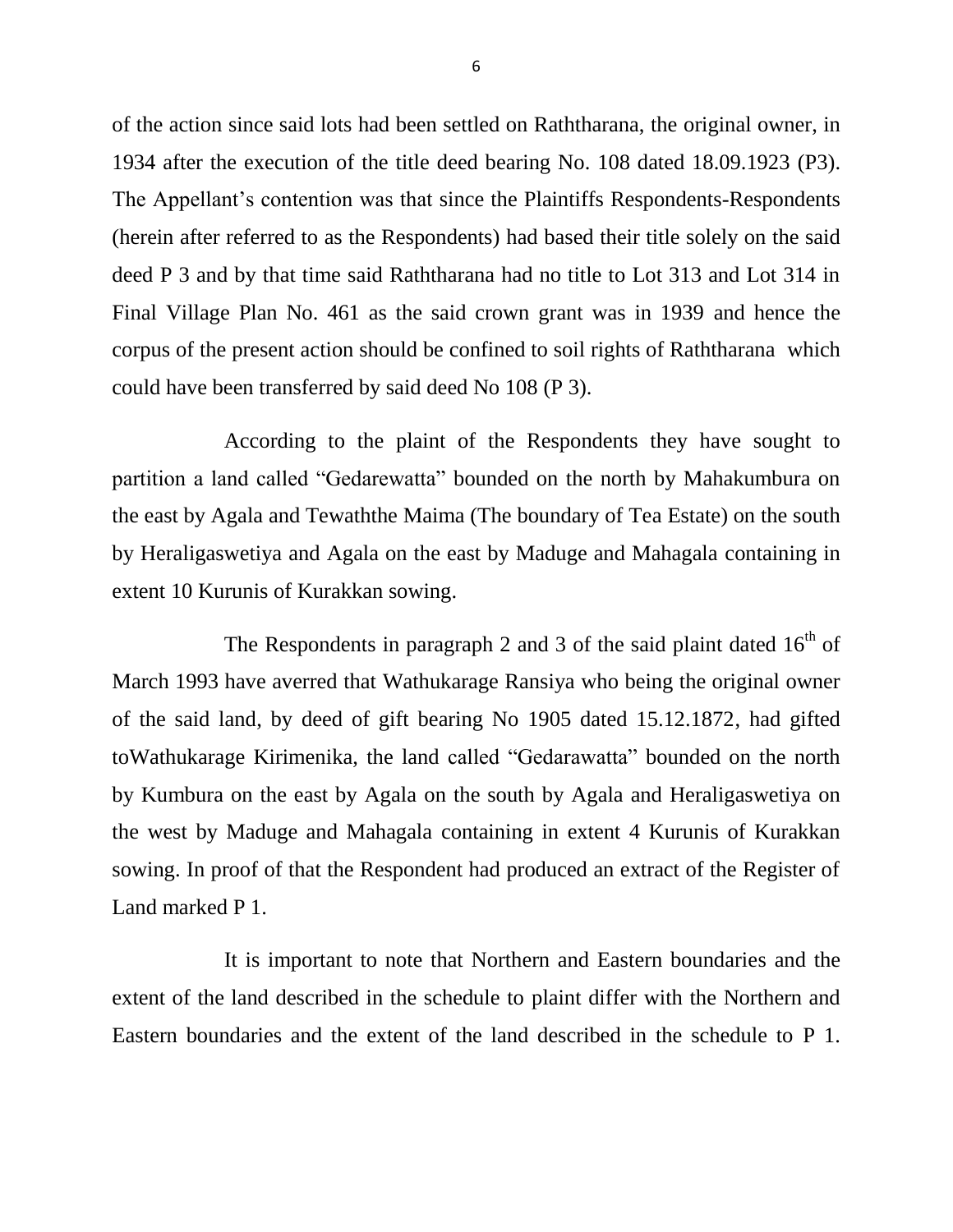Accordingly it is clearly apparent that the Respondents have sought to partition a larger land than the land described in the schedule to the P 1.

Said Wathukarage alias Rankeiyalege Kirimenika by deed of gift bearing No 796 dated 19.07.1903 had gifted the said land to Wathukarage alias Rankeiyalage Raththarana. In proof of that the Respondent has produced the said deed marked P 2. According to the schedule of the said deed of gift a land called "Gedarawatta" bounded on the north by Mahakumbura on the east by Agala and Tewaththe Baundariya (The boundary of Tea Estate) on the south Heraligaswetiya and Agala on the east by Maduge and Mahagala containing in extent 10 Kurunis of Kurakkan sowing.

It must be noted that by P 2 said Kirimenika had gifted a larger land containing in extent 10 Kurunis of Kurakkan sowing instead of her rights of 4 Kurunis of Kurakkan sowing which devolved on her by P 1. It also must be noted that Northern and Eastern boundaries in P 2 differ with the boundaries described in the schedule to the deed of gift P1.

The Respondents have further averred said Raththarane by deed of gift bearing No 108 dated 18.09.1993 (P 3) had gifted the said land to;

- 1. Wathukarage alias Rankeiyalage Pemanis alias Punchisingho Jayasinghe alias Pieter Jayasinghe,
- 2. ditto Kirisantha,
- 3. ditto Arnolis Fernando
- 4. ditto Carolis Fernando the 1<sup>st</sup> Defendant,

and accordingly each of them became entitled in the proportion of  $\frac{1}{4}$ ,  $\frac{1}{4}$ ,  $\frac{1}{4}$  and  $\frac{1}{4}$ of the corpus respectively.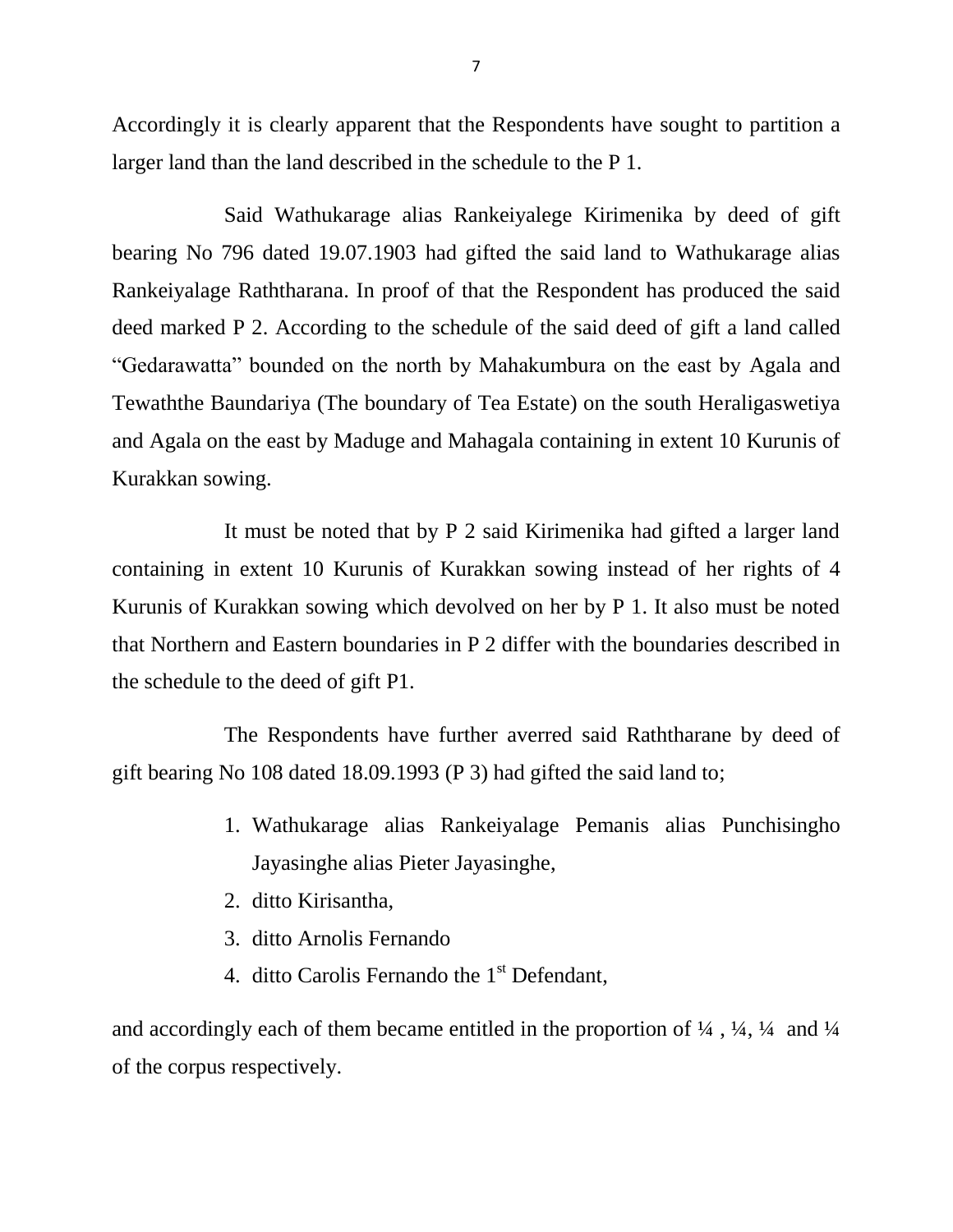The  $\frac{1}{4}$  share of said Pieter Jayasinghe had devolved on the  $1<sup>st</sup>$  Plaintiff by deeds of gift bearing No 857 dated 06.03.1973 (P4) and No. 10416 dated 21.09.1984 (P 5) respectively and  $\frac{1}{4}$  share of Kirisantha had devolved on the  $2^{nd}$ Plaintiff by deed of gift bearing No 13693 dated 28.12.1987 (P6). Since said Aranolis Fernando died intestate his ¼ share devolved on Wathukarage Robert, Wathukarage Seelawathie, Wathukarage Jayasinghe and Wathukarage Wimalasena the  $2<sup>nd</sup>$  and  $4<sup>th</sup>$  to  $6<sup>th</sup>$  Defendants and Wathukarage Yasawathie in the proportion of undivided 1/20, 1/20, 1/20, 1/20 and 1/20 of the corpus respectively. Said Wathukarage Yasawathie had died intestate and her  $1/20$  share devolved on the  $3<sup>rd</sup>$ Defendant Wathukarage Haramanis.

It is clear from the points of contest raised at the trial before the District Court that the pedigree and the devolution of title set out by the Respondents have not been set in question by the Appellant. The Appellants have admitted that Lot No 306 and 307 was belonged to said Raththarana.

The Respondents contended that the corpus of the action is comprised of Lots 1, 2, 3, 4 and 5 as depicted in Preliminary Plan bearing No 3303 dated 26.10.1995 (X ) made by M.S. Diyagama, Licensed Surveryor. In the contrary the Appellant contended that Lot No 313 and 314 depicted in plan bearing No 3303 (superimposition) dated 11.02.1997 made by M.S. Diyagama Licensed Surveyor do not belong to the corpus and should be excluded from the partition. Plan No 3303 (superimposition) marked 'Y' has been prepared superimposing on preliminary plan No 3303 marked 'X' by M.S. Diyagama Licensed Surveyor. The Appellant's position was that Lot No 313 and 314 depicted in FVP No 461 was belonged to State and settled on Raththarana in 1934.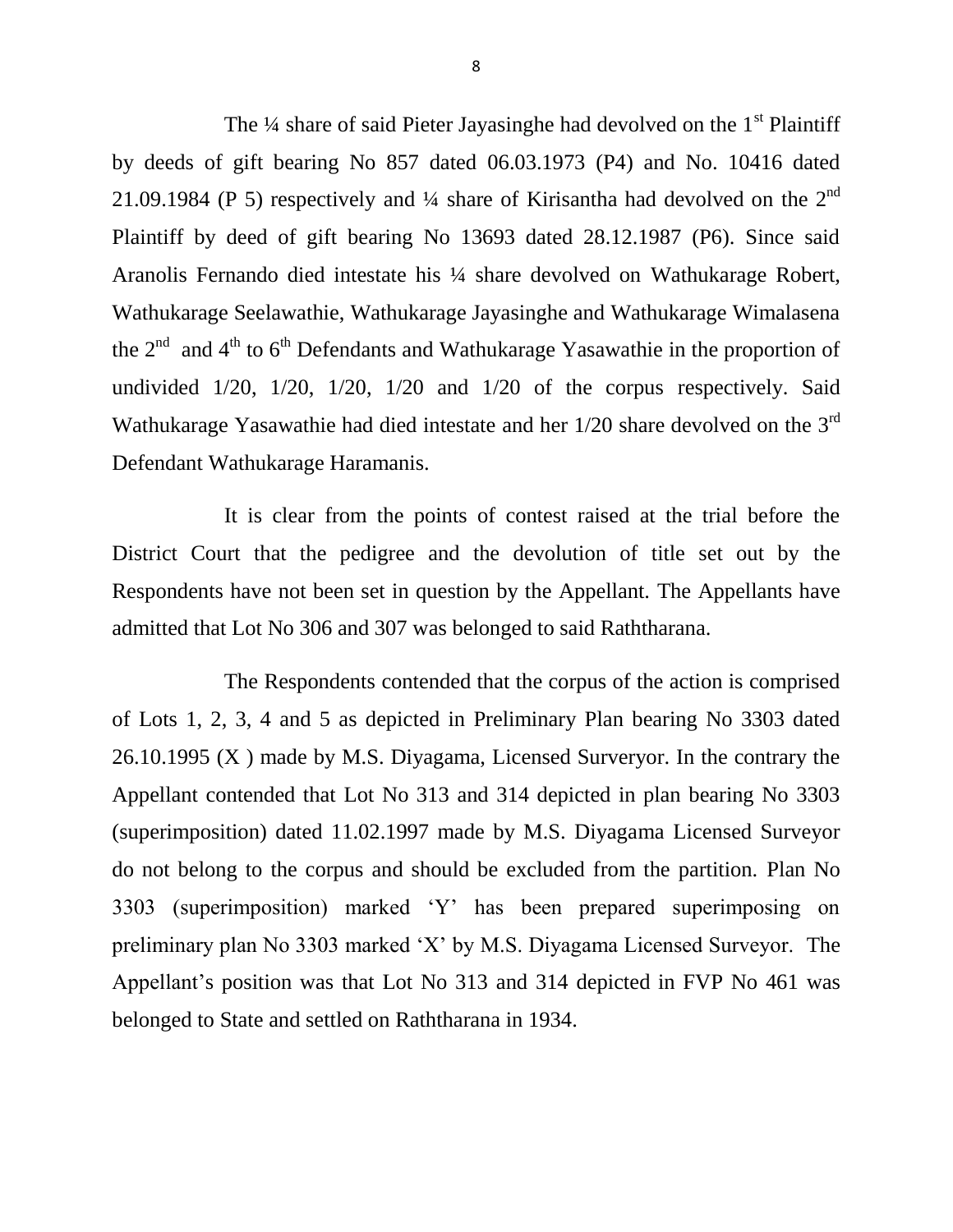It is pertinent to note that at the trial, the Jamis Pillai Company had not set out a claim against Lot 317. Even the Surveyor M.S. Diyagama in his report of the said plan bearing No 3303 (superimposition) dated 11.02,1997 has not made any reference to the effect that Lot No. 317 was belonged to Jamis Pillai Company. Also, none of the documents produced by the Appellant marked V 1 to V 4, Y, Y 1, 1V 1A, or 1V 1A 1has established the fact that said Lot No. 317 was belonged to Jamis Pillai Company.

In connection with Lot No 313 and 314 the Appellant heavily relied upon the documents marked V 1, V 2 and V 2A. The Appellant has produced V 1 in order to prove that aforesaid Lot 314 was belonged to State and also to prove that the said Lot 314 was settled on Said Raththarana. V 1 is an extract from the "Ceylon Government Gazzette" No. 8517of September 29, 1939 which contained Settlement Order No 257 (Ratnapura) published under "Land Settlement Ordinance, 1931. Said gazette notification reveals that Lot No. 314 depicted in FVP No. 461 was settled on Wathukarage Raththarana of Wathukarakanda.

V 2 is a Crown Grant dated  $19<sup>th</sup>$  of January 1934. Grantee of V 2 is Wathukarage Raththarana of Maddekanda. V 2A is a plan dated  $19<sup>th</sup>$  of January 1934 made by R.W.E. Ruddock, Acting Surveyor General. Said plan V 2A has depicted an allotment of land called Gedarawattehena in maddekanda bounded on the north by Lots 309 and 312 on the east by T.P. 109316 on the south by T.Ps. 109316 and 45275 and on the west by Lots 314 and 307 containing in extent 02 Acres and 04 Perches. According to 2 VA said Gedarawattahena is Lot No 313 in FVP No 461.

On the other hand the  $1<sup>st</sup>$  Plaintiff Respondent-Respondent in his evidence at pages 88 and 89 of the brief admitted that Lot No. 313 and 314 do not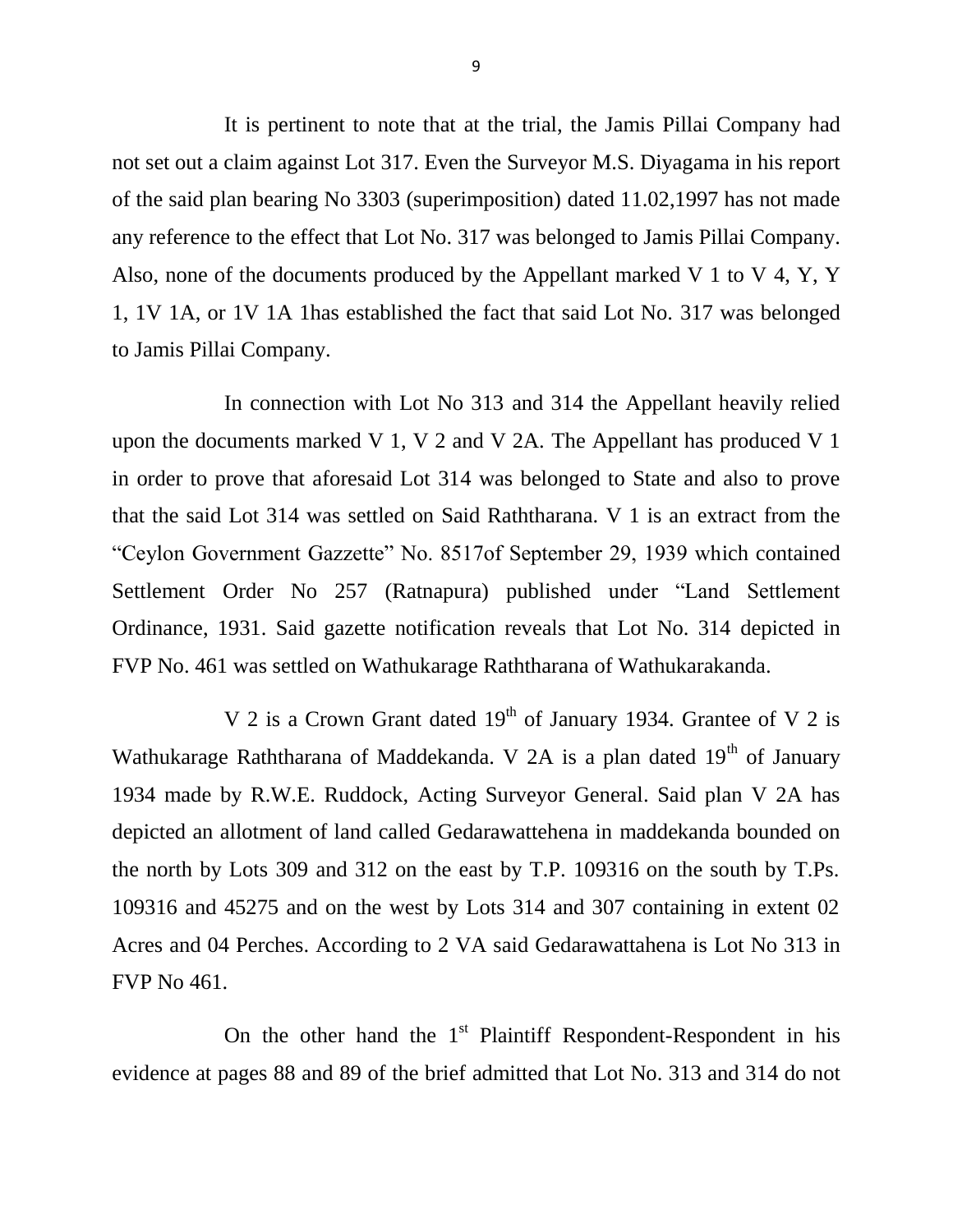form part of the corpus and expressed his willingness to exclude Lot 313 and 314 from the partition.

Further more the  $1<sup>st</sup>$  Respondent in his evidence at page 70 and 71 of the brief has admitted that he has no any rights to "Gedarewaththahena" and Lots No 5A and 5B in said plan No 3303 (superimposition) form parts of 'Gedarawaththahena' and it has to be excluded from the partition. In the said superimposed plan Lots 5A and 5B has been identified as Gedarawaththahean and form parts of Lot 313 in FVP No 461. It is also important to note that at the trial, none of the parties to the present action has challenged the said superimposition plan No 3303.

In the circumstances it is my firm view that said evidence has clearly established the fact that Lot No 313 had been settled on Raththarana, the original owner, by a Crown Grant (V 2) in January, 1934, after said Raththarana exhausted his rights by executing the deed bearing No. 108 dated 18.09.1923 (P 3). It is apparent from the Preliminary Plan No 3303 that Lot 313 in Final Village Plan (FVP) bearing No. 461 dated 27.05.1939 has also been included in the corpus of the present action. Also V 1 has clearly established the fact that Lot 314 in FVP No 461 had been settled on Raththarana in September, 1938. Since the Appellant has based his title solely on the said deed P 3 and by that time said Raththarana had not acquired any title to Lot 313 and Lot 314 in Final Village Plan No. 461, Raththarana could not transfer lots 313 and 314 by deed P 3. Hence the corpus of the present action should be confined to the soil rights of Raththarana which could have been transferred by said deed No 108 (P 3).

In the aforesaid circumstances Lot No. 5 depicted in said Preliminary